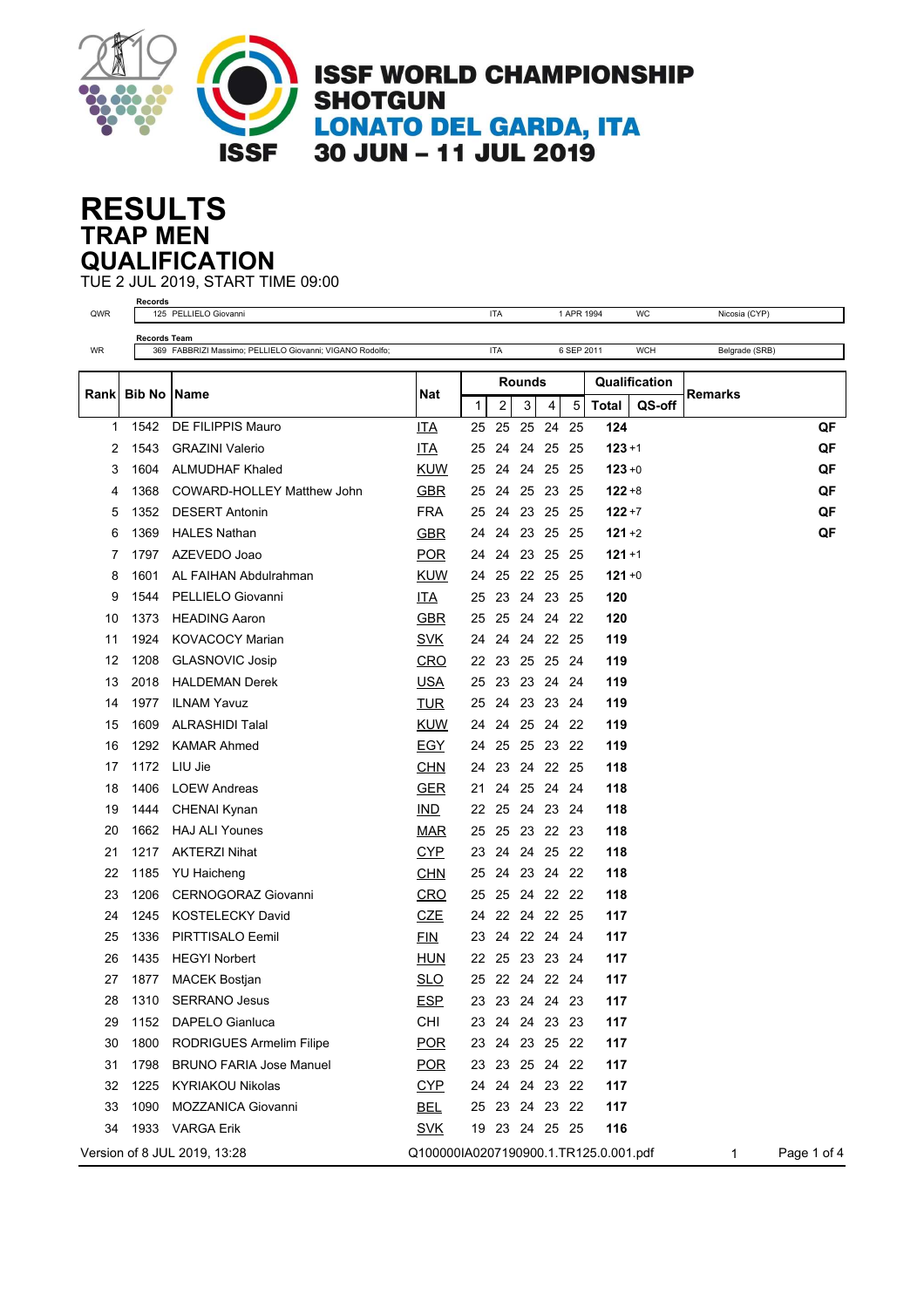| Rankl | <b>Bib No</b> | Name                         | Qualification<br>Rounds<br>Nat<br>2<br>3<br>5<br><b>Total</b><br>QS-off<br>1<br>4 | <b>Remarks</b> |             |       |                |      |     |  |                  |
|-------|---------------|------------------------------|-----------------------------------------------------------------------------------|----------------|-------------|-------|----------------|------|-----|--|------------------|
|       |               |                              |                                                                                   |                |             |       |                |      |     |  |                  |
| 35    | 1050          | <b>WILLETT James</b>         | <b>AUS</b>                                                                        | 21             | 23          | 23 24 |                | 25   | 116 |  |                  |
| 36    | 1880          | <b>VATOVEC Denis</b>         | <u>SLO</u>                                                                        |                |             |       | 22 24 22 23 25 |      | 116 |  |                  |
| 37    | 1294          | <b>MEHELBA Abdel Aziz</b>    | <u>EGY</u>                                                                        | 22             |             |       | 25 23 21 25    |      | 116 |  |                  |
| 38    | 1107          | <b>MENARIM Emilson</b>       | <b>BRA</b>                                                                        | 22             |             |       | 23 24 23 24    |      | 116 |  | CB:25            |
| 39    | 1438          | ROMANO Mario Imre            | <b>HUN</b>                                                                        |                |             |       | 22 23 24 23 24 |      | 116 |  | <b>CB:20</b>     |
| 40    | 1705          | <b>STANISIC Ivo</b>          | <b>MNE</b>                                                                        |                |             |       | 22 24 24 22 24 |      | 116 |  |                  |
| 41    | 1852          | <b>SMYKOV Maksim</b>         | <b>RUS</b>                                                                        |                |             |       | 24 22 24 22 24 |      | 116 |  |                  |
| 42    | 1960          | <b>SRESTHAPORN Savate</b>    | THA                                                                               |                |             |       | 22 23 24 24 23 |      | 116 |  |                  |
| 43    | 1043          | <b>GRICE Thomas Derek</b>    | <u>AUS</u>                                                                        | 24             |             |       | 22 23 24 23    |      | 116 |  |                  |
| 44    | 1246          | LIPTAK Jiri                  | <b>CZE</b>                                                                        | 23             |             |       | 24 22 24 23    |      | 116 |  |                  |
| 45    | 1353          | <b>GUERRERO Sebastien</b>    | <b>FRA</b>                                                                        | 23             |             |       | 22 25 23 23    |      | 116 |  |                  |
| 46    | 1633          | <b>MOUSSA Alain</b>          | <b>LBN</b>                                                                        |                |             |       | 24 22 24 23 23 |      | 116 |  | CB:7             |
| 47    | 1472          | <b>TONDAIMAN Prithviraj</b>  | <b>IND</b>                                                                        |                |             |       | 24 22 24 23 23 |      | 116 |  | CB:5             |
| 48    | 1912          | <b>BERTOLDI Reto</b>         | SUI                                                                               | 23             |             |       | 24 23 23 23    |      | 116 |  |                  |
| 49    | 1898          | <b>TAKAC Stevan</b>          | <b>SRB</b>                                                                        | 23             |             |       | 25 23 22 23    |      | 116 |  |                  |
| 50    | 1207          | <b>GLASNOVIC Anton</b>       | <b>CRO</b>                                                                        | 24             |             |       | 24 23 22 23    |      | 116 |  |                  |
| 51    | 1790          | <b>TRZEBINSKI Jakub</b>      | POL                                                                               |                |             |       | 22 24 24 24 22 |      | 116 |  |                  |
| 52    | 1731          | <b>ROBINSON Owen</b>         | <b>NZL</b>                                                                        | 21             |             |       | 25 25 23 22    |      | 116 |  |                  |
| 53    | 1578          | <b>KOLOMOYETS Maxim</b>      | KAZ                                                                               |                |             |       | 24 23 22 21 25 |      | 115 |  |                  |
| 54    | 1689          | CHETCUTI William             | <u>MLT</u>                                                                        | 21             |             |       | 22 25 23 24    |      | 115 |  |                  |
| 55    | 1577          | <b>KHASSYANOV Victor</b>     | KAZ                                                                               | 21             |             |       | 23 24 24 23    |      | 115 |  |                  |
| 56    | 1296          | ZAHER Ahmed                  | <u>EGY</u>                                                                        | 23             |             |       | 23 23 23 23    |      | 115 |  |                  |
| 57    | 1303          | <b>FERNANDEZ Alberto</b>     | <b>ESP</b>                                                                        | 25             | 23          |       | 22 22 23       |      | 115 |  |                  |
| 58    | 1982          | <b>TUZUN Oguzhan</b>         | <b>TUR</b>                                                                        |                |             |       | 22 25 23 24 21 |      | 115 |  |                  |
| 59    | 1226          | <b>MAKRI Andreas</b>         | <b>CYP</b>                                                                        | 24             |             |       | 24 22 24 21    |      | 115 |  |                  |
| 60    | 1332          | LAAKSO Jukka                 | <b>FIN</b>                                                                        |                | 25 23 25 21 |       |                | - 21 | 115 |  |                  |
| 61    | 1807          | <b>ABUSHARIB Saeed</b>       | <u>QAT</u>                                                                        |                |             |       | 23 25 24 23 20 |      | 115 |  |                  |
| 62    | 1130          | <b>KIRILOV Marin</b>         | BUL                                                                               | 21             |             |       | 22 23 23 25    |      | 114 |  |                  |
| 63    | 1673          | YEOH Cheng Han Bernard       | MAS                                                                               |                | 22 23 23 21 |       |                | 25   | 114 |  |                  |
| 64    | 1089          | <b>MOTTET Maxime</b>         | <u>BEL</u>                                                                        |                |             |       | 23 22 20 25 24 |      | 114 |  |                  |
| 65    |               | 1092 PEETERS Yannick         | BEL                                                                               |                |             |       | 24 22 20 24 24 |      | 114 |  |                  |
| 66    | 1408          | PIGORSCH Paul                | <u>GER</u>                                                                        |                |             |       | 23 24 22 21 24 |      | 114 |  |                  |
| 67    | 1900          | <b>VASILJEVIC Borko</b>      | <b>SRB</b>                                                                        |                |             |       | 24 25 20 22 23 |      | 114 |  |                  |
| 68    | 1721          | JOHANSEN Jan Oivind          | <b>NOR</b>                                                                        |                |             |       | 22 24 23 23 22 |      | 114 |  |                  |
| 69    | 2013          | <b>BURROWS Brian</b>         | <u>USA</u>                                                                        | 21             |             |       | 24 25 22 22    |      | 114 |  |                  |
| 70    | 1061          | <b>SOLYOM Laszlo</b>         | <u>AUT</u>                                                                        | 24             |             |       | 22 24 23 21    |      | 114 |  |                  |
| 71    | 1631          | <b>BEJJANI Elie</b>          | <u>LBN</u>                                                                        | 21             |             |       | 22 24 21 25    |      | 113 |  |                  |
| 72    | 1653          | SOSA Lyndon                  | <u>LUX</u>                                                                        |                |             |       | 21 24 25 18 25 |      | 113 |  |                  |
| 73    | 1109          | <b>SCHMITS Roberto</b>       | <b>BRA</b>                                                                        |                |             |       | 22 22 22 23 24 |      | 113 |  |                  |
| 74    | 1768          | <b>BOZA Francisco</b>        | <b>PER</b>                                                                        |                |             |       | 23 19 25 22 24 |      | 113 |  |                  |
| 75    | 1703          | <b>MARKOVIC Jovica</b>       | <u>MNE</u>                                                                        |                |             |       | 22 24 21 24 22 |      | 113 |  |                  |
| 76    | 1481          | O SULLIVAN Ian               | IRL                                                                               |                |             |       | 22 23 23 23 22 |      | 113 |  |                  |
| 77    | 1195          | <b>CARO GUARNIERI Danilo</b> | <b>COL</b>                                                                        | 23             |             |       | 23 22 23 22    |      | 113 |  |                  |
| 78    | 1040          | <b>ARGIRO Nathan Steven</b>  | <u>AUS</u>                                                                        |                |             |       | 22 24 24 21 22 |      | 113 |  |                  |
| 79    | 1777          | <b>CARAG Carlos</b>          | <u>PHI</u>                                                                        |                |             |       | 22 23 22 25 21 |      | 113 |  |                  |
| 80    | 1808          | <b>AL-ATHBA Rashid</b>       | <u>QAT</u>                                                                        | 24             |             |       | 20 25 23 21    |      | 113 |  |                  |
| 81    | 1405          | KROSS Marco                  | <b>GER</b>                                                                        |                |             |       | 22 23 24 23 21 |      | 113 |  |                  |
| 82    | 1872          | <b>BLAZINSEK Tomaz</b>       | $\underline{\mathsf{SLO}}$                                                        |                |             |       | 22 24 25 21 21 |      | 113 |  |                  |
| 83    | 1276          | PINERO Sergio                | <b>DOM</b>                                                                        |                |             |       | 24 22 25 21 21 |      | 113 |  |                  |
|       |               |                              |                                                                                   |                |             |       |                |      |     |  |                  |
|       |               | Version of 8 JUL 2019, 13:28 | Q100000IA0207190900.1.TR125.0.001.pdf                                             |                |             |       |                |      |     |  | Page 2 of 4<br>1 |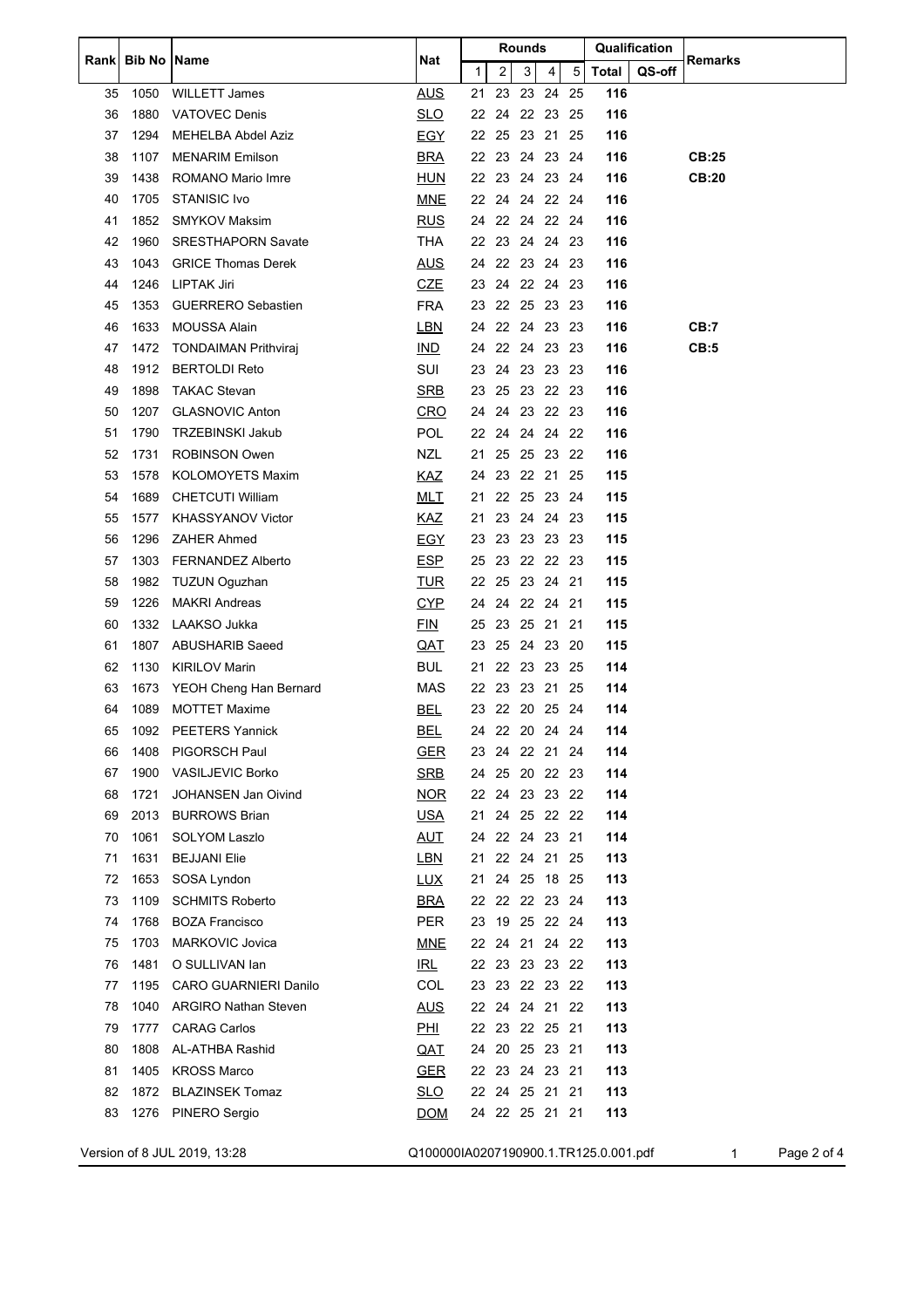| Rankl | <b>Bib No</b> | <b>Name</b>                         | Nat<br>$\mathbf{1}$                   | Rounds |  |                |          |                |       |              | Qualification | Remarks |  |             |
|-------|---------------|-------------------------------------|---------------------------------------|--------|--|----------------|----------|----------------|-------|--------------|---------------|---------|--|-------------|
|       |               |                                     |                                       |        |  | $\overline{a}$ | 3        | 4              | 5     | <b>Total</b> | QS-off        |         |  |             |
| 84    | 1693          | <b>GALEA Brian</b>                  | <b>MLT</b>                            | 23     |  | 22             | 21       |                | 22 24 | 112          |               |         |  |             |
| 85    | 1989          | <b>ALARYANI Dhaher</b>              | <b>UAE</b>                            | 21     |  |                |          | 22 24 22 23    |       | 112          |               |         |  |             |
| 86    | 1238          | <b>BORKOVEC Jan</b>                 | <b>CZE</b>                            | 24     |  |                |          | 20 23 22 23    |       | 112          |               |         |  |             |
| 87    | 1479          | <b>CUMMINS Tom</b>                  | IRL                                   | 23     |  | 23             |          | 22 22 22       |       | 112          |               |         |  |             |
| 88    | 2023          | <b>LINDSEY Caleb Alan</b>           | <u>USA</u>                            | 24     |  | 24             |          | 19 24 21       |       | 112          |               |         |  |             |
| 89    | 1886          | <b>BERTI Gian Marco</b>             | <b>SMR</b>                            |        |  |                |          | 24 23 22 22 21 |       | 112          |               |         |  |             |
| 90    | 1640          | <b>BLASKEVICIUS Donatas</b>         | <u>LTU</u>                            |        |  |                |          | 22 23 25 23 19 |       | 112          |               |         |  |             |
| 91    | 1465          | SANDHU Zoravar Singh                | IND                                   | 19     |  | 20             |          | 25 23          | -24   | 111          |               |         |  |             |
| 92    | 1645          | ZARECKIJ Aleksej                    | <u>LTU</u>                            | 20     |  | 23             | 23 21    |                | -24   | 111          |               |         |  |             |
| 93    | 1697          | <b>VELLA Christopher</b>            | <b>MLT</b>                            |        |  |                |          | 23 22 21 22 23 |       | 111          |               |         |  |             |
| 94    | 1981          | <b>TUNCER N Tolga</b>               | <b>TUR</b>                            | 23     |  | 21             |          | 23 21 23       |       | 111          |               |         |  |             |
| 95    | 1896          | NIKOLIC Dusan                       | <b>SRB</b>                            |        |  |                |          | 22 22 23 22 22 |       | 111          |               |         |  |             |
| 96    | 1019          | <b>CURIA Gaston Mauricio</b>        | <b>ARG</b>                            |        |  |                |          | 24 21 23 21 22 |       | 111          |               |         |  |             |
| 97    | 1659          | <b>ANNAG Bouchaib</b>               | <b>MAR</b>                            |        |  |                |          | 25 21 22 21 22 |       | 111          |               |         |  |             |
| 98    | 1746          | AL NASRI Saleem                     | OMA                                   | 22     |  | -23            |          | 22 23 21       |       | 111          |               |         |  |             |
| 99    | 1559          | AKIBA Takayuki                      | <u>JPN</u>                            |        |  | 22 25          |          | 23 20 21       |       | 111          |               |         |  |             |
| 100   | 1814          | <b>KHEJAIM Mohammed</b>             | <u>QAT</u>                            |        |  |                |          | 22 23 24 23 19 |       | 111          |               |         |  |             |
| 101   | 1567          | <b>TANAKA Shinichi</b>              | <u>JPN</u>                            | 21     |  | 21             |          | 22 22 24       |       | 110          |               |         |  |             |
| 102   | 1275          | LORENZO Eduardo Jose                | <b>DOM</b>                            | 21     |  |                | 22 21    |                | 22 24 | 110          |               |         |  |             |
| 103   | 1482          | <b>WALSH Liam</b>                   | IRL                                   |        |  | 23 21          |          | 22 20 24       |       | 110          |               |         |  |             |
| 104   | 1846          | <b>KABATSKIY Maxim</b>              | <b>RUS</b>                            |        |  |                |          | 20 22 25 19 24 |       | 110          |               |         |  |             |
| 105   | 1277          | <b>YUNES David</b>                  | <b>DOM</b>                            | 20     |  |                |          | 25 23 19 23    |       | 110          |               |         |  |             |
| 106   | 1778          | <b>TOPACIO Hagen Alexander</b>      | <b>PHI</b>                            | 19     |  |                |          | 22 23 24 22    |       | 110          |               |         |  |             |
| 107   | 1059          | ROSENAUER Jens                      | <b>AUT</b>                            |        |  |                |          | 22 22 23 21 22 |       | 110          |               |         |  |             |
| 108   | 1831          | <b>BORNMAN Neels</b>                | <b>RSA</b>                            |        |  | 22 21          |          | 25 20 22       |       | 110          |               |         |  |             |
| 109   | 1156          | VERGARA BERNABE Claudio             | CHI                                   | 21     |  | 23             |          | 22 24          | -20   | 110          |               |         |  |             |
| 110   | 1929          | <b>SLAMKA Michal</b>                | <u>SVK</u>                            | 21     |  | 24             | 21       | 24             | -20   | 110          |               |         |  |             |
| 111   | 1821          | <b>CRISTEA Eugen-Alexandru</b>      | <b>ROU</b>                            |        |  |                |          | 22 21 22 21 23 |       | 109          |               |         |  |             |
| 112   | 1724          | <b>UNNELAND Espen</b>               | <b>NOR</b>                            | 22     |  |                | 22 22 21 |                | 22    | 109          |               |         |  |             |
| 113   | 1760          | UL HAQ Zafar                        | <u>PAK</u>                            |        |  |                |          | 21 23 23 21    | -21   | 109          |               |         |  |             |
| 114   | 1108          | SALOMAO DE OLIVEIRA WILT Alexandre  | <b>BRA</b>                            |        |  |                |          | 22 24 21 21 21 |       | 109          |               |         |  |             |
| 115   | 1745          | AL MANDHARI Abdullah Saif Suwaid    | OMA                                   |        |  |                |          | 24 22 19 24 20 |       | 109          |               |         |  |             |
| 116   | 1060          | <b>SCHERHAUFER Andreas</b>          | <b>AUT</b>                            |        |  |                | 23 23 21 | 23             | -19   | 109          |               |         |  |             |
| 117   | 1143          | <b>SHAW Drew</b>                    | <b>CAN</b>                            |        |  |                |          | 23 24 25 18 19 |       | 109          |               |         |  |             |
| 118   | 1632          | HADDAD Josephe                      | LBN                                   |        |  |                |          | 22 21 19 22 24 |       | 108          |               |         |  |             |
| 119   | 1025          | SARDI Ricardo Hugo                  | <b>ARG</b>                            | 19     |  |                |          | 22 22 21 24    |       | 108          |               |         |  |             |
| 120   | 1594          | <b>ALSHRIEDH Mohammed Mansour S</b> | <b>KSA</b>                            |        |  |                | 21 22 21 | 20 24          |       | 108          |               |         |  |             |
| 121   | 1787          | <b>KOWALCZYK Piotr</b>              | <b>POL</b>                            |        |  |                |          | 19 22 21 23 23 |       | 108          |               |         |  |             |
| 122   | 1592          | <b>ALMUTAIRI Fahad Makin A</b>      | <b>KSA</b>                            |        |  |                |          | 20 21 22 22 23 |       | 108          |               |         |  |             |
| 123   | 1007          | <b>TOMAS ROCA Joan</b>              | <b>AND</b>                            |        |  |                |          | 20 21 23 21 23 |       | 108          |               |         |  |             |
| 124   | 1166          | <b>HE</b> Weidong                   | <b>CHN</b>                            | 21     |  |                | 20 23 21 |                | -23   | 108          |               |         |  |             |
| 125   | 1651          | DA SILVA LOUREIRO Fabio             | <b>LUX</b>                            |        |  |                |          | 22 21 21 21 23 |       | 108          |               |         |  |             |
| 126   | 1331          | <b>KYYRONEN Mirka</b>               | <b>FIN</b>                            |        |  |                |          | 22 21 22 20 23 |       | 108          |               |         |  |             |
| 127   | 1566          |                                     |                                       |        |  |                |          | 22 20 23 21 22 |       | 108          |               |         |  |             |
|       |               | OYAMA Shigetaka                     | <u>JPN</u>                            |        |  |                |          |                |       |              |               |         |  |             |
| 128   | 1856          | VINOGRADOV Ilya                     | <u>RUS</u>                            |        |  |                |          | 24 23 20 20 21 |       | 108          |               |         |  |             |
| 129   | 1022          | PALACIO Jose Maria                  | <b>ARG</b>                            |        |  |                |          | 22 19 19 23 24 |       | 107          |               |         |  |             |
| 130   | 1302          | <b>BAILON Antonio</b>               | <b>ESP</b>                            | 21     |  |                | 21 21    | 23 21          |       | 107          |               |         |  |             |
| 131   | 1073          | <b>MIAH Quaysoor</b>                | <b>BAN</b>                            |        |  |                |          | 21 21 22 22 21 |       | 107          |               |         |  |             |
| 132   | 1319          | <b>KULL Andres</b>                  | EST                                   |        |  |                |          | 22 22 22 22 19 |       | 107          |               |         |  |             |
|       |               | Version of 8 JUL 2019, 13:28        | Q100000IA0207190900.1.TR125.0.001.pdf |        |  |                |          |                |       |              |               | 1       |  | Page 3 of 4 |